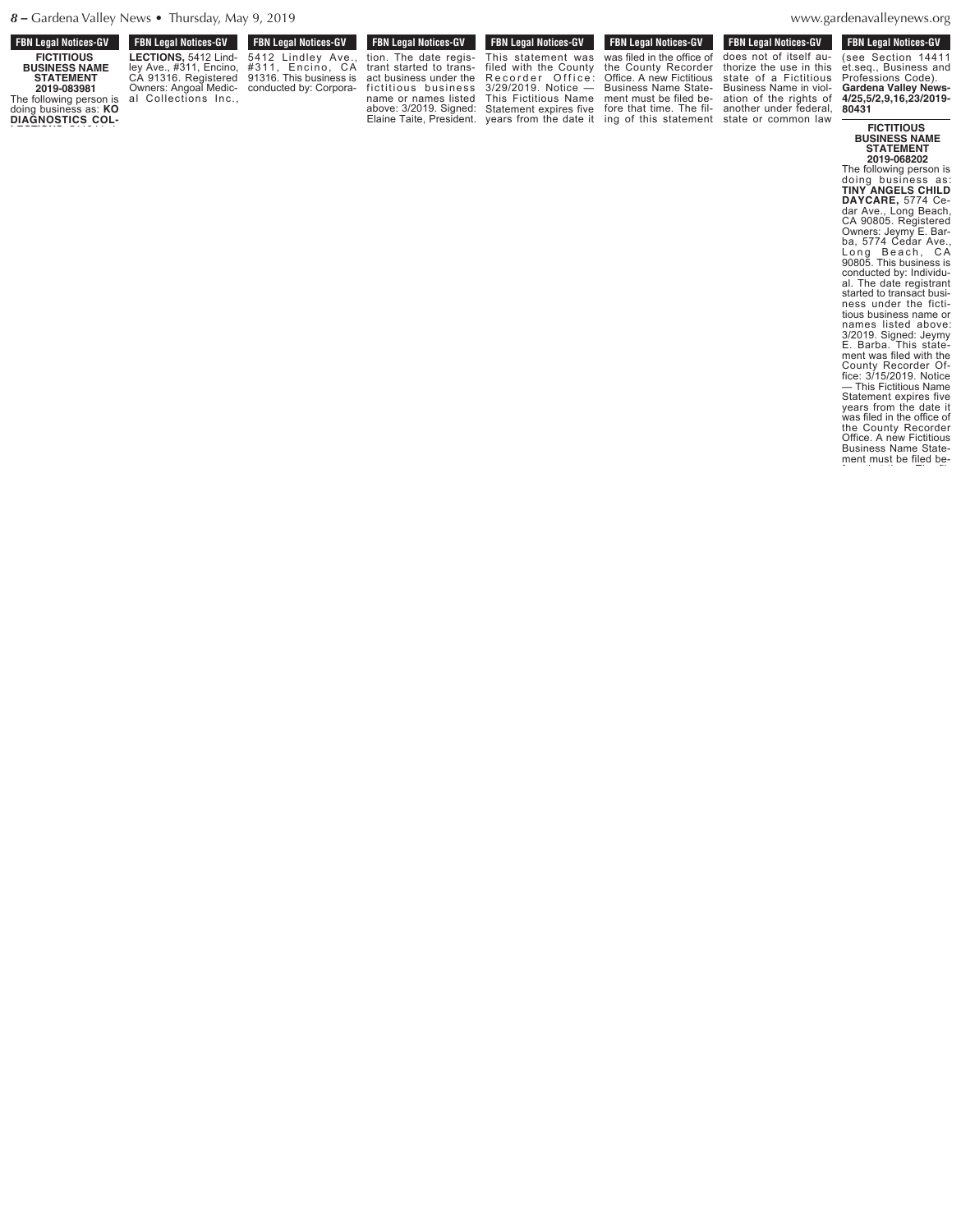$50<sup>2</sup>$  Figure of  $\frac{1}{2}$ www.gardenavalleynews.org  $\ldots$   $\ldots$   $\ldots$   $\ldots$   $\ldots$   $\ldots$   $\ldots$   $\ldots$   $\ldots$   $\ldots$   $\ldots$   $\ldots$   $\ldots$   $\ldots$   $\ldots$   $\ldots$   $\ldots$   $\ldots$   $\ldots$   $\ldots$   $\ldots$   $\ldots$   $\ldots$   $\ldots$   $\ldots$   $\ldots$   $\ldots$   $\ldots$   $\ldots$   $\ldots$   $\ldots$   $\ldots$   $\ldots$   $\ldots$   $\ldots$   $\ldots$   $\ldots$ 

## **FBN Legal Notices-GV FDN LEYAL NULLES-AV** fore that time. The filing of this statement

does not of itself authorize the use in this state of a Fictitious Business Name in violation of the rights of another under federal, state or common law (see Section 14411 et.seq., Business and Professions Code). **Gardena Valley News-4/25,5/2,9,16/2019- 80471**

### **FICTITIOUS BUSINESS NAME STATEMENT 2019-100972**

The following person is doing business as: **C S M P A R T N E R S,** 15803 S. Lorella Ave., Gardena, CA 90247. Registered Owners: Russell Edwin Higgins, 15803 S. Lorella Ave., Gardena, CA 90247. This business is conducted by: Individual. The date registrant started to transact business under the fictitious business name or names listed above: N/A. Signed: Russell Edwin Higgins. This statement was filed with the County Recorder Office: 4/16/2019. Notice — This Fictitious Name Statement expires five years from the date it was filed in the office of the County Recorder Office. A new Fictitious Business Name Statement must be filed before that time. The filing of this statement does not of itself authorize the use in this state of a Fictitious Business Name in violation of the rights of another under federal, state or common law (see Section 14411 et.seq., Business and Professions Code). **Gardena Valley** Ne **4/25,5/2,9,16/2019-**

# **FICTITIOUS BUSINESS NAME STATEMENT**

**80707**

**2019-103843** The following person is doing business as: **HUIZAR DESIGN & ENGINEERING,** 16110 S. Menlo Ave., Ste. 11, Gardena, CA 90247. Registered Owners: Nicolas Francisco Huizar, 1444 W. 187th St., Gardena, CA 90248 & Jesus Huizar, <sup>1143</sup> W. 159th St., Gardena, CA 90247. This business is conducted by: General Partnership. The date registrant started to transact business under the fictitious business name or names listed above: N/A. Signed: Nicolas Francisco Huizar. This statement was filed with the County Recorder Office: 4/18/2019. Notice — This Fictitious Name Statement expires five years from the date it was filed in the office of the County Recorder Office. A new Fictitious Business Name Statement must be filed before that time. The filing of this statement does not of itself authorize the use in this state of a Fictitious Business Name in violation of the rights of another under federal,

**FBN Legal Notices-GV TEN LEGAL NULLES-GV** state or common law (see Section 14411 et.seq., Business and Professions Code). **Gardena Valley News-4/25,5/2,9,16/2019- 80712**

### **FICTITIOUS BUSINESS NAME STATEMENT 2019-100532**

The date registrant started to transact business under the fictitious business name or names listed above: N/A. Signed: Gualberto Moreno. This statement was filed with the County Recorder Office: 4/8/2019. Notice — This Fictitious Name Statement expires five years from the date it was filed in the office of the County Recorder Office. A new Fictitious Business Name Statement must be filed before that time. The filing of this statement does not of itself authorize the use in this state of a Fictitious Business Name in violation of the rights of another under federal, state or common law (see Section 14411 et.seq., Business and Professions Code). **Gardena Valley News-4/25,5/2,9,16/2019- 80218 FICTITIOUS BUSINESS NAME STATEMENT** The following person is doing business as: **TABRA HANDY SER-VICES**, 10753 Artesia<br>Blyd., Cerritos, CA Cerritos, CA 90703. Registered Owners: Teresita Abraira, 1665 W. Carson St., Torrance, CA 90501. This business is conducted by: Individual. The date registrant started to transact business under the fictitious business name or names listed above: N/A. Signed: Teresita Abraira. This statement was filed with the County Recorder Office: 4/16/2019. Notice — This Fictitious Name Statement expires five years from the date it was filed in the office of the County Recorder Office. A new Fictitious Business Name Statement must be filed before that time. The filing of this statement does not of itself authorize the use in this state of a Fictitious Business Name in viol-

ation of the rights of another under federal, state or common law (see Section 14411 et.seq., Business and Professions Code). **Gardena Valley News-4/25,5/2,9,16/2019- 80722**

### **FICTITIOUS BUSINESS NAME STATEMENT 2019-092235**

The date registrant started to transact business under the fictitious business name or names listed above: N/A. Signed: Romeo Plascencia. This statement was filed with the County Recorder Of-<br>fice: 4/8/2019. Notice — This Fictitious Name Statement expires five years from the date it was filed in the office of the County Recorder Office. A new Fictitious Business Name Statement must be filed before that time. The filing of this statement does not of itself au-thorize the use in this state of a Fictitious Business Name in violation of the rights of another under federal, state or common law (see Section 14411 et.seq., Business and Professions Code). **Gardena Valley News-4/25,5/2,9,16/2019- 80219 BUSINESS NAME** The following person is doing business as: **P O S H A D D I C T B O U T I Q U E,** 4 3 4 0 Leimert Blvd., #102, Los Angeles, CA 90008. Registered The following person is doing business as: **THE LAW OFFICES OF DUBLAS PAN-IAGUA,** 3870 Kilroy Airport Way, Ste. 200, Long Beach, CA 90806. Registered Owners: Socal-Attorneys, APC, 3870 Kilroy Airport Way, Ste. 200, Long Beach, CA 90806. This business is conducted by: Corporation. The date registrant started to transact business under the fictitious business name or names listed above: 3/2019. Signed: Dublas Paniagua,<br>President. This statement was filed with the County Recorder Office: 4/8/2019. Notice — This Fictitious Name Statement expires five years from the date it was filed in the office of the County Recorder Office. A new Fictitious Business Name Statement must be filed before that time. The filing of this statement does not of itself authorize the use in this state of a Fictitious Business Name in violation of the rights of another under federal, state or common law (see Section 14411 et.seq., Business and Professions Code). **Gardena Valley News-**

**79754 FICTITIOUS BUSINESS NAME STATEMENT 2019-092233**

**4/25,5/2,9,16/2019-**

**FBN Legal Notices-GV COUPLE TO A LEGAL MULLES-GV** trant started to transact business under the fictitious business name or names listed above: N/A. Signed: Deneice Holden. This statement was filed with the County Recorder Office: corder Office: 4/10/2019. Notice — This Fictitious Name Statement expires five years from the date it was filed in the office of the County Recorder Office. A new Fictitious Business Name Statement must be filed before that time. The filing of this statement does not of itself authorize the use in this state of a Fictitious Business Name in violation of the rights of another under federal, state or common law (see Section 14411 et.seq., Business and Professions Code). **Gardena Valley News-5 / 2 , 9 , 1 6 , 2 3 / 2 0 1 9 - 8 1 1 9 5 FBN Legal Notices-GV STATEMENT** The following person is<br>doing business as: **G M** doing business as: **G M U TRUCKING,** 3763 Crawford St., Los Angeles, CA 90011. Registered Owners: Gualberto Moreno, 3763 Crawford St., Los Angeles, CA 90011. This business is conducted by: Individual.

**2019-092233**

**2019-092227**

**FICTITIOUS**

**STATEMENT 2019-095790**

Owners: Deneice & Gashon Holden, 4340 Leimert Blvd., #102, Los ANgeles, CA

conducted by: Married Couple. The date regis-<br>

### **FICTITIOUS BUSINESS NAME STATEMENT 2019-108712**

The following person is doing business as: **SWEET LADY J,** 3913 N. Virginia Rd., Apt. 210. Long Beach, CA 90807. Registered Owners: Jeannine S. Smith, 3913 N. Virginia Rd., #210, Long Beach, CA 90807. This business is conducted by: Individual. The date régistrant started to transact business under the fictitious business name or names listed above: 3/2019. Signed: Jeannine Smith. This statement was filed with the County Recorder Office: 4/24/2019. Notice — This Fictitious Name Statement expires five years from the date it was filed in the office of the County Recorder Office. A new Fictitious Business Name Statement must be filed before that time. The filing of this statement does not of itself authorize the use in this state of a Fictitious Business Name in violation of the rights of another under federal, state or common law (see Section 14411 et.seq., Business and Professions Code). **Gardena Valley News-5/9,16,23,30/2019-** The following person is doing business as: **PRESTIGE STOR-AGE & PACKING,** 1248 W. 134th St., Ste. 7, Gardena, CA 90247. Registered Owners: Romeo Plascencia, 1248 W. 134th St., Gardena, CA 90247. This business is conducted by: Individual. fice: 4/8/2019. Notice

### **FICTITIOUS BUSINESS NAME STATEMENT**

**81433**

**2019-114286** The following person is doing business as: **GOOD DEEDS RE-ALTY AND INVEST-MENTS** 2**. AARON S H A B A Z Z ,** 1 3 0 0 4 Haas Ave., Gardena, CA 90246. Registered Owners: Gooddeeds Realty And Investment Teams, 13004 Haas Ave., Gardena, CA 90246. This business is conducted by: Corporation. The date registrant started to transact business under the fictitious business name or names listed above: 4/2019. Signed: Musheer Haroon Shabazz, CEO. This statement was filed with the County Recorder Office: 5/1/2019. 90008. This business is

Code). **80783** The following person is doing business as: **AM WORLD EXPRESS,** 26302 S. Western Ave., Ste. 3, Lomita, **FBN Legal Notices-GV CONCESS CONCESS CONCESS FOR I** Notice — This Fictitious Name Statement expires five years from the date it was filed in the office of the County Recorder Office. A new Fictitious Business Name Statement must be filed before that time. The filing of this statement does not of itself authorize the use in this state of a Fictitious Business Name in violation of the rights of another under federal,

**FICTITIOUS BUSINESS NAME** STATEMENT **2019-108720**

CA 90717. AI #ON: 1797840. Registered Owners: A.M. World Inc., 23602 S. Western Ave., Ste. 3, Lomita, CA 90717. This business is conducted by: Corporation. The date registrant started to transact business under the fictitious busi-

listed above: N/A. Signed: Andy Takao Sugiura, President.

filed with the County Recorder Office: 4/24/2019. Notice —

was filed in the office of the County Recorder Office. A new Fictitious

Professions Code).

**FICTITIOUS BUSINESS NAME STATEMENT 2019-112344**

S. Willowbrook Ave.

trant started to trans-

ment must be filed be

Business Name in viol-

**80782**

state or common law (see Section 14411 et.seq., Business and Professions Code). **Gardena Valley News-5/9,16,23,30/2019- 81541**

**STATEMENT OF ABANDONMENT OF USE OF**

ness name or names This statement was This Fictitious Name Statement expires five years from the date it Business Name Statement must be filed before that time. The fil-**FICTITIOUS BUSINESS NAME File No. 2019-099813** File No: 2016-020798 Date Filed: 1/27/2016. Name of Business: **DINA'S SALON,** 2024 W. 48th St., Los Angeles, CA 90062. Registered Owner(s): Dina Licett Gomez, 8908 Baring Cross St., Los Angeles, CA 90044. This business was conducted by: Individual. Signed: Dina Licett Gomez. This statement was filed with the County Clerk of LOS ANGELES County on APR 15 2019. **Gardena Valley News-**

**FICTITIOUS BUSINESS NAME STATEMENT 2019-108716**

The following person is doing busi-

**5/9,16,23,30/2019-**

**81547**

**81575** ness as: **ASUKA M O T O R ,** 2 5 2 2 Sepulveda Blvd., Ste. 203, Torrance CA 90505. AI #ON: 1775765. gistered Owners: Asunaro Group, Inc., 2522 Sepul veda Blvd., Ste. 203, Torrance, CA 90505. This business is conducted by: Corporation. The date registrant started to transact business under the fictitious business name or names listed above: N/A. Signed: Hiroshi Yamazaki, CEO. This statement was filed with the County Recorder Office: 4/24/2019. Notice — This Fictitious Name Statement expires five years from the date it was filed in the office of the County Recorder Office. A new Fictitious Business Name Statement must be filed before that time. The filing of this statement thorize the use in<br>this state of a Fictitious Business Name in violation of the rights of another under federal, state or common law (see Section 14411 et.seq., Business and Professions

**Legal Notices-GV** 

Legal Nutries-GV TRACT NO. 26407, IN

**FBN Legal Notices-GV STATEMENT OF WITHDRAWL FROM PARTNERSHIP OPERATING UNDER FICTITIOUS BUSINESS NAME FBN Legal Notices-GV FBN Legal Notices-GV Gardena Valley N e w s - 5/9,16,23,30/2019-**

**2019-090733 Current File No. 2019022703** The following person(s)

has/have withdrawn as a general partner(s) from the partnership operating under the fictitious business name of **HONDA GUYS** Located at: 14809 Crenshaw Blvd., Gardena, CA 90249. The fictitious business name statement for the partnership was filed on 1/28/2019 in the County of Los Angeles. The full name and residence of the person withdrawing as a partner(s): Alex Martinez, 4737 W. 166th St., Lawndale, CA 90260. I declare that all information in the statement is true and correct. (A registrant who declares as true, information which he or she knows to be false, is guilty of a crime.) Signed: Alex Martinez **Gardena Valley News-5 / 2 , 9 , 1 6 , 2 3 / 2 0 1 9 - 8 1 1 9 4**

**Legal Notices-GV** APN: 6129-023-061 TS No: CA07000269-15-1 TO No: 00310627 NO-TICE OF TRUSTEE'S SALE (The above statement is made pursuant to CA Civil Code Section 2923.3(d)(1). The Summary will be provided to Trustor(s) and/or vested owner(s) only, pursuant to CA Civil Code Section 2923.3(d)(2).) YOU ARE IN DEFAULT UN-DER A DEED OF TRUST DATED April 28, 2006. UNLESS YOU TAKE ACTION TO PROTECT YOUR PROPERTY, IT MAY BE SOLD AT A PUB-LIC SALE. IF YOU NEED AN EXPLANA-TION OF THE NATURE OF THE P R O C E E D I N G S AGAINST YOU, YOU SHOULD CONTACT A LAWYER. On May 21, 2019 at 10:00 AM, behind the fountain located in the Civic Center Plaza, 400 Civic Center Plaza, Pomona CA 91766, MTC Financial Inc. dba Trustee Corps, as the duly Appointed Trustee, under and pursuant to the power of sale contained in that certain Deed of Trust recorded on May 4, 2006 as Instrument No. 06 0981419, of official records in the Office of the Recorder of Los Angeles County, California, executed by LLOYD M. ROBER-SON, A SINGLE MAN, as Trustor(s), in favor of LIBERTY RE-VERSE MORTGAGE COMPANY as Beneficiary, WILL SELL AT PUBLIC AUCTION TO THE HIGHEST BID-DER, in lawful money of the United States, all payable at the time of sale, that certain property situated in said County, California describing the land therein as: LOT 45 OF ing of this statement does not of itself authorize the use in this state of a Fictitious Business Name in violation of the rights of another under federal, state or common law (see Section 14411 et.seq., Business and **Gardena Valley News-5/9,16,23,30/2019-** The following person is doing business as: **YOUR CHRISTIAN SUPPLY STORE,** 809 Compton, CA 90220. A I # O N : 200700610164. Registered Owners: Your Christian Supply Store LLC, 809 S. Willow-<br>brook Ave., Compton, brook Ave., Compton, CA 90220. This business is conducted by: Limited Liability Company. The date regisact business under the fictitious business name or names listed<br>above:  $10/1989$ a b o v e : 1 0 / 1 9 8 9 . Signed: Vincent P. Miles, Manager. This statement was filed with the County Recorder Office: 4/29/2019. Notice — This Fictitious Name Statement expires five years from the date it was filed in the office of the County Recorder Office. A new Fictitious Business Name Statefore that time. The filing of this statement does not of itself authorize the use in this state of a Fictitious ation of the rights of<br>another under federal, another under federal,<br>state or common law (see Section 14411 et.seg., Business and Professions Code). **Gardena Valley News-5/9,16,23,30/2019-**

THE COUNTY OF LOS ANGELES, STATE OF CALIFORNIA, AS PER MAP RECORDED IN BOOK 681, PAGES 57 AND 58 OF MAPS, IN THE OFFICE OF THE COUNTY RECORD-ER OF SAID COUNTY. The property heretofore described is being sold "as is". The street address and other common designation, if any, of the real property described above is purported to be: 15627 SOUTH STULMAN AVENUE, GARDENA, CA 90248 The undersigned Trustee disclaims any liability for any incorrectness of the street address and other common designation, if any, shown herein. Said sale will be made without covenant or warranty, express or implied, regarding title, possession, or encumbrances, to pay the remaining principal sum of the Note(s) secured by said Deed of Trust. with interest thereon as provided in said Note(s), advances if any, under the terms of the Deed of Trust, estimated fees, charges and expenses of the Trustee and of the trusts created by said Deed of Trust. The total amount of the unpaid balance of the obligations secured by the property to be sold and reasonable estimated costs, expenses and advances at the time of the initial publication of this Notice of Trustee's Sale is estimated to be \$350,026.13 (Estimated). However, prepayment premiums, accrued interest and advances will increase this figure prior to sale. Beneficiary's bid at said sale may include all or part of said amount. In addition to cash, the Trustee will accept a cashier's check drawn on a state or national bank, a check drawn by a state or federal credit union or a check drawn by a state or federal savings and loan association, savings association or savings bank specified in Section 5102 of the California Financial Code and authorized to do busi-<br>ness in California, or other such funds as may be acceptable to the Trustee. In the event tender other than cash is accepted, the Trustee may withhold issuance of the Trustee's Deed Upon Sale until funds become available to the payee or endorsee as a matter of right. The property offered for sale excludes all funds held on account by the property receiver, if applicable. If the Trustee is unable to convey title for any reason, the successful bidder's sole and exclusive remedy shall be the return of monies paid to the Trustee and the successful bidder shall have no further recourse. Notice to Potential Bidders If you are considering bid-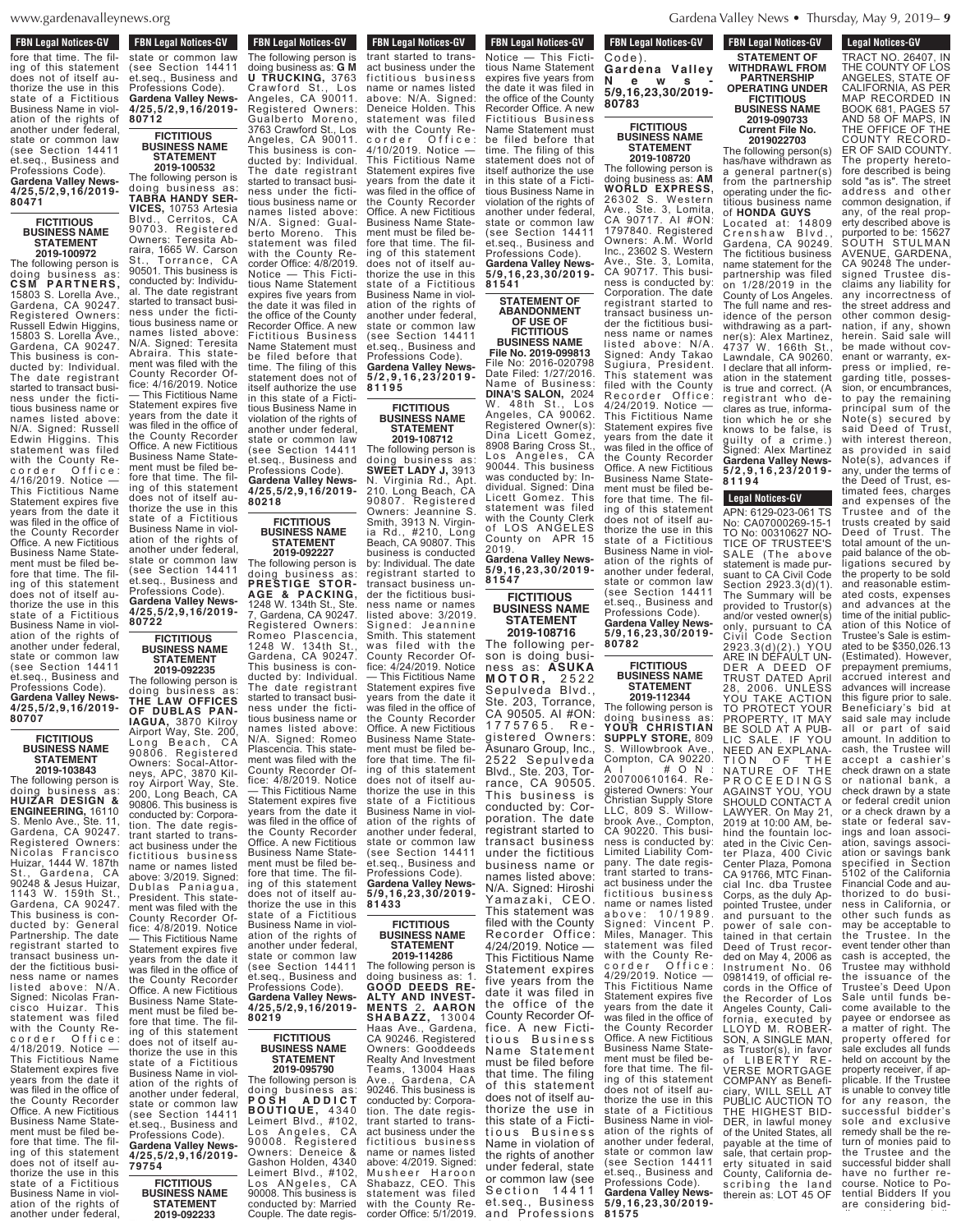### **Legal Notices-GV** Legal Nutices-GV ding on this property li-

en, you should understand that there are risks involved in bidding at a Trustee auction. You will be bidding on a lien, not on the property itself. Placing the highest bid at a Trustee auction does not automatically entitle you to free and clear ownership of the property. You should also be aware that the lien being auctioned off may be a junior lien. If you are the highest bidder at the auction, you are or may be responsible for paying off all liens senior to the lien being auctioned off, before you can receive clear title to the property. You are encouraged to investigate the existence, priority, and size of outstanding liens that may exist on this property by contacting the county recorder's office or a title insurance company, either of which may charge you a fee for this information. If you consult either of these resources, you should be aware that the same Lender may hold more than one mortgage or Deed of Trust on the property. Notice to Property Owner The sale date shown on this Notice of Sale may be postponed one or more times by the Mortgagee, Beneficiary, Trustee, or a court, pursuant to Section 2924g of the California Civil Code. The law requires that information about Trustee Sale postponements be made available to you and to the public, as a courtesy to those not present at the sale. If you wish to learn whether your sale date has been postponed, and, if applicable, the rescheduled time and date for the sale of this property, you may call In Source Logic at 702- 659-7766 for information regarding the Trustee's Sale or visit the Internet Web site address listed below for information regarding the sale of this property, using the file number assigned to this case, CA07000269-15-1. Information about postponements that are very short in duration or that occur close in time to the scheduled sale may not immediately be reflected in the telephone information or on the Internet Web site. The best way to verify postponement information is to attend the scheduled sale. Date: April 9, 2019 MTC Financial Inc. dba Trustee Corps TS No. C A0 7 0 0 0 2 6 9 - 1 5 - 1 17100 Gillette Ave Irvine, CA 92614<br>Phone: 949-252-8300 Phone: 949-252-8300 TDD: 866-660-4288 Myron Ravelo, Authorized Signatory SALE INFORMATION CAN BE OBTAINED ON LINE AT www.insourcelogic.com FOR AUTOMATED SALES I N F O R M A T I O N PLEASE CALL: In Source Logic AT 702- 659-7766 Trustee<br>Corps may be acting

### **Legal Notices-GV Example 1 Legal Notices-GV Legal Nutries-GV** as a debt collector attempting to collect a debt. Any information obtained may be used for that purpose.ISL Number 58703, Pub Dates: 04/25/2019, 0 5 / 0 2 / 2 0 1 9 , 0 5 / 0 9 / 2 0 1 9 , GARDENA VALLEY NEWS **Gardena Valley News-4/25,5/2,9/2019- 80493**

T.S. No.: 9551-0906 TSG Order No.: 8706263 A.P.N.: 6114- 018-076 NOTICE OF TRUSTEE'S SALE YOU ARE IN DE-FAULT UNDER A DEED OF TRUST DATED 08/15/2007. UNLESS YOU TAKE ACTION TO PRO-TECT YOUR PROP-ERTY, IT MAY BE SOLD AT A PUBLIC<br>SALE. IF YOU NEED SALE. IF YOU NEED AN EXPLANATION OF THE NATURE OF THE P R O C E E D I N G AGAINST YOU, YOU SHOULD CONTACT A LAWYER. Affinia Default Services, LLC, as the duly appointed Trustee, under and pursuant to the power of sale contained in that certain Deed of Trust Recorded 08/21/2007 as Docum e n t N o . : 20071957865, of Official Records in the office of the Recorder of Los Angeles County, California, executed by: MARCUS ORLANDO DAVIS, AN UNMAR-RIED MAN, as Trustor, WILL SELL AT PUB-LIC AUCTION TO THE HIGHEST BIDDER FOR CASH (payable in full at time of sale by cash, a cashier's check drawn by a state or national bank, a check drawn by a state or federal credit union, or check drawn by a state or federal savings and loan association, savings association, or savings bank specified in section 5102 of the Financial Code and authorized to do business in this state). All right, title and interest conveyed to and now held by it under said Deed of Trust in the property situated in said County and state, and as more fully described in the attached legal description. Sale Date & Time: 05/16/2019 at 10:00 AM Sale Location: Behind the fountain loc-ated in Civic Center Plaza, 400 Civic Center Plaza, Pomona, CA 91766 The street address and other common designation, if any, of the real property described above is purported to be: 14410 PEBBLECREEK WAY, GARDENA, CA 90247- 2591 The undersigned Trustee disclaims any liability for any incorrectness of the street address and other common designation, if any, shown herein. Said sale will be made in an "AS IS" condition, but without covenant or warranty, expressed or implied, regarding title, possession, or encumbrances, to pay the remaining principal sum of the note(s) secured with interest thereon,

**Eugene Number 1988** the scheduled sale. If the Trustee is unable to convey title for any reason, the successful bidder's sole and exclusive remedy shall be the return of monies paid to the Trustee and the successful bidder shall have no further recourse. Affinia Default Services, LLC 301 E. Ocean Blvd. Suite 1720 Long Beach, CA 90802 833-290-7452 For Trustee Sale Information Log On To: www.nationwideposting.com or Call: 916- 939-0772. Affinia Default Services, LLC, Omar Solorzano, Foreclosure Associate This communication is an attempt to collect a debt and any information obtained will be used for that purpose. However, if you have received a discharge of the debt referenced herein in a bankruptcy proceeding, this is not an attempt to impose personal liability upon you for payment of that debt. In the event you have received a bankruptcy discharge, any action to enforce the debt will be taken against the property only. LEGAL DE-SCRIPTION PARCEL 1: AN UNDIVIDED 1/6TH FEE SIMPLE INTEREST AS A TEN-ANT IN COMMON IN THE COMMON AREA WITHIN LOT 3 AS S H O W N A N D DEFINED ON THAT CERTAIN CON-DOMINIUM PLAN OF THE COTTAGES, RE-CORDED IN THE OF-FICE OF THE COUNTY RECORD-ER OF LOS ANGELES COUNTY ON MARCH 18, 2005 AS INSTRU-MENT NO. 05-625982 CONDOMINIUM PLAN"), ACCORDING TO TRACT MAP 60252, FILED IN THE OFFICE OF THE COUNTY RECORD-ER OF LOS ANGELES COUNTY IN BOOK 1301, PAGES 38 TO 40 OF MAPS, AND AS AMENDED BY A CER-TIFICATE OF COM-PLIANCE RECOR-DED APRIL 8, 2005 AS INSTRUMENT NO. 05-817079, EXCEPT-ING THEREFROM ALL RESIDENTIAL UNITS, AS SHOWN AND DEFINED ON THE C O N D O M I N I U M PLAN. RESERVING THEREFROM SUCH EASEMENTS DE-SCRIBED IN THE DE-CLARATION DE-SCRIBED BELOW AND THE MAP OF RECORD REFER-ENCED ABOVE AND SUCH OTHER EASE-MENTS AS MAY BE OF RECORD AS OF THE DATE HEREOF. PARCEL 2: RESIDEN-TIAL UNIT NO. 10, AS S H O W N A N D DEFINED ON THE C O N D O M I N I U M EXCEPTING THEREFROM SUCH<br>EASEMENTS SET **EASEMENTS** OUT IN THE DECLAR-ATION DESCRIBED BELOW AND THE MAP OF RECORD R E F E R E N C E D ABOVE AND SUCH OTHER EASEMENTS AS MAY BE OF RE-CORD AS OF THE Legal Nutries-GV as provided in said note(s), advances, if any, under the terms of the Deed of Trust, estimated fees, charges and expenses of the Trustee and of the trusts created by said Deed of Trust, to-wit: \$361,916.85 (Estimated). Accrued interest and additional advances, if any, will increase this figure prior to sale. It is possible that at the time of sale the opening bid may be less than the total indebtedness due. NO-TICE TO POTENTIAL BIDDERS: If you are considering bidding on this property lien, you should understand that there are risks involved in bidding at a trustee auction. You will be bidding on a lien, not on the property itself. Placing the highest bid at a trustee auction does not automatically entitle you to free and clear ownership of the property. You should also be aware that the lien being auctioned off may be a junior lien. If you are the highest bidder at the auction, you are or may be responsible for paying off all liens senior to the lien being auctioned off, before you can receive clear title to the property. You are encouraged to investigate the existence, priority, and size of outstanding liens that may exist on this property by contacting the county recorder's office or a title insurance company, either of which may charge you a fee for this information. If you consult either of these resources, you should be aware that the same lender may hold more than one mortgage or deed of trust on the property. NOTICE TO PROPERTY OWNER: The sale date shown on this notice of sale may be postponed one or more times by the mortgagee, beneficiary, trustee, or a court, pursuant to Section 2924g of the California Civil Code. The law requires that information about trustee sale postponements be made available to you and to the public, as a courtesy to those not<br>presentatthesale.If<br>you wish to learn whether your sale date has been postponed, and, if applicable, the rescheduled time and date for the sale of this property, you may call, 916-939-0772 for information regarding the trustee's sale or visit this Internet Web site, www.nationwideposting.com, for information regarding the sale of this property, using the file number assigned to this case, T.S.# 9551-0906. Information about postponements that are very short in duration or that occur close in time to the scheduled sale may not immediately be reflected in the telephone information or on the internet Web site. The best way to verify postponement information is to attend

**Legal Notices-GV** Legal Nutrices-GV DATE HEREOF. FUR-THER EXCEPTING THEREFROM A NON-EXCLUSIVE EASE-MENT OVER ANY PORTION OF THE A B O V E R E F E R - ENCED RESIDEN-TIAL UNIT AS A SIDE-YARD EASEMENT AREA, IF ANY, AS SET OUT IN THE DE-CLARATION FOR MAINTENANCE OF THE ADJACENT RES-IDENTIAL UNIT BY THE ADJACENT RES-IDENTIAL UNIT OWN-ER PURSUANT TO THE DECLARATION EXCEPTING THERE-FROM, A NON EX-CLUSIVE EASEMENT OVER THE PORTION OF THE ABOVE REF-ERENCED RESIDEN-TIAL UNIT CONTAIN-ING CROSS UNIT DRAINAGE FACILIT-IES AS DEFINED IN THE DECLARATION (AS DESCRIBED BE-LOW). THE AREA CONTAINING SUCH CROSS UNIT DRAIN-AGE FACILITIES SHALL BE USED FOR THE PURPOSES AND SUBJECT TO THE CONDITIONS SET FORTH IN THE DE-CLARATION. PAR-CEL 3: A NON-EX-CLUSIVE EASEMENT OVER THE PORTION OF RESIDENTIAL UNITS LOCATED AD-JACENT TO THE RESIDENTIAL UNIT GRANTED HEREUN-DER SET OUT AS THE SIDEYARD EASEMENT AREA, IF ANY, IN THE DE-CLARATION. THE SIDEYARD EASE-MENT AREA SHALL BE USED FOR THE PURPOSES AND SUBJECT TO THE CONDITIONS SET FORTH IN THE DE-CLARATION. PAR-CEL 4: A NON-EX-CLUSIVE EASEMENT OVER A PORTION OF THE RESIDENTIAL UNIT(S) LOCATED ADJACENT TO THE A B O V E - R E F E R - ENCED RESIDEN-TIAL UNIT CONTAIN-ING A CROSS UNIT DRAINAGE FACILITY, AS MORE PARTICU-LARLY SET OUT IN THE DECLARATION. PARCEL 5: A NON-EXCLUSIVE EASE-MENT, IN COMMON WITH OTHER OWN-ERS, FOR INGRESS, EGRESS, USE AND ENJOYMENT, OVER, IN, TO, AND THROUGHOUT THE ASSOCIATION PROP-ERTY DESCRIBED IN THE DECLARATION, SUBJECT TO THE LIMITATIONS SET FORTH THEREIN, WHICH EASEMENT IS APPURTENANT TO THE RESIDENTIAL UNIT DESCRIBED ABOVE. THE REAL PROPERTY CON-VEYED IN THIS GRANT DEED (THE "PROPERTY`) IS CONVEYED TOGETH-ER WITH A MEMBER-SHIP IN THE COT-TAGES HOMEOWN-ERS ASSOCIATION AND ACCEPTED SUBJECT TO THAT CERTAIN DECLARA-TION OF COVEN-ANTS, CONDITIONS AND RESTRICTIONS OF THE COTTAGES **Legal Notices-GV** DATE HEREOF. FUR-

**Legal Notices-GV Legal Nutries-GV** RECORDED IN THE<br>OFFICE OF THE OFFICE OF THE COUNTY RECORD-ER OF LOS ANGELES COUNTY ON MARCH<br>18, 2005 AS DOCU-18, 2005 AS DOCU-MENT NO. 05-625983 AND ANY AMEND-MENT THERETO NOW OF RECORD OR WHICH WILL BE OF RECORD PRIOR TO THE RECORDA-TION OF THIS GRANT DEED ("DECLARA-TION"), OF WHICH ARE INCORPOR-ATED HEREIN BY REFERENCE TO THIS GRANT DEED WITH THE SAME EFFECT AS THOUGH FULLY SET FORTH HEREIN. AS MORE PARTICU-LARLY DESCRIBED IN THE DECLARA-TION, THE PROP-ERTY IS CONVEYED SUBJECT TO SUCH EASEMENTS IN FA-VOR OF THE ASSO-CIATION AS ARE NE-CESSARY TO PER-FORM THE DUTIES AND OBLIGATIONS OF THE ASSOCI-ATION AND CERTAIN EASEMENTS RE-SERVED BY GRANT-OR. GRANTEE, IN AC-C E P T IN G T H I S GRANT DEED AND THE CONVEYANCE HEREUNDER, DOES HEREBY AGREE, JOINTLY AND SEV-ERALLY, FOR THE BENEFIT OF THE AS-SOCIATION AND EACH AND EVERY ONE OF THE OTHER MEMBERS OF THE ASSOCIATION, THAT GRANTEE WILL PROMPTLY, FULLY AND FAITHFULLY COMPLY WITH AND CONFORM TO THE DECLARATION AND THE ARTICLES OF IN-CORPORATION AND BYLAWS OF THE AS-SOCIATION AND THE RULES AND ARCHI-T E C T U R A L GUIDELINES REFER-ENCED IN THE DE-CLARATION. IN PAR-TICULAR, GRANTEE D O E S H E R E B Y AGREE, JOINTLY **AGREE, JOINTLY<br>AGREE, JOINTLY** PROMPTLY TO PAY IN FULL ANY DUES, FEES OR ASSESS-MENTS LEVIED BY THE ASSOCIATION ON THE MEMBER-SHIPS CONVEYED HEREBY. THE OBLIG-A T I O N S O F GRANTEE HEREIN SET FORTH SHALL BE COVENANTS RUNNING WITH THE PROPERTY IT BEING UNDERSTOOD THAT SAID MEMBERSHIP IN THE ASSOCI-ATION AND THE OB-LIGATIONS THERE-OF, WILL AUTOMAT-ICALLY PASS TO GRANTEE`S SUC-CESSOR IN TITLE IN THE PROPERTY OR OTHERWISE, AND SHALL BE BINDING U P O N T H E GRANTEES ABOVE N A M E D , T H E I R HEIRS, DEVISEES, EXECUTORS, ADMIN-ISTRATORS, SUC-CESSORS AND AS-SIGNS. THE PROP-<br>ERTY IS ALSO CON-VEYED AND ACCEP-TED SUBJECT TO THAT CERTAIN NO-TICE OF NON-AD-VERSARIAL PRO- CEDURES UNDER

#### denavalleynews.org  $S$ WWW.9  $\ldots \ldots$

BAGS

BAGS

**CASES** 

**Legal Notices-GV** 

**Example 19 International Property** LET JACK, LOOSE I T E M S , A N D B O T T L E S THUSSERLIN HULL: BAGS, BIKE, AND CLOTHING LAKISHA WOMACK: SUITCASES, CLOTH-ING, BOXES, AND

GWENDOLYN JOHN-SON: CLOTHING BOXES, AND BAGS DARNELL QUICK: SUITCASES, CLOTH-ING, BOXES, AND

DEAIRESS MOORE:<br>BOXES. BAGS. B O X E S , B A G S , CLOTHING AND SUIT-

STEVEN RICHLAND: ENVIROMENTAL RE-SOURCE DEVELOP-MENT CORP: CON-STRUCTION EQUIP-MENT AND MINING EQUIPMENT Purchases must be paid for at the time of purchase in cash only.

**Legal Notices-GV** Legal Nutles-QV CIVIL CODE SEC-TION 912(F) RECOR-DED IN THE OFFI-CIAL RECORDS OF THE COUNTY RE-CORDER OF LOS ANGELES COUNTY, CALIFORNIA AND ANY AMENDMENTS THERETO NOW OF RECORD OR WHICH WILL BE OF RE-CORD PRIOR TO THE RECORDATION OF THIS GRANT DEED (COLLECTIVELY, THE "NOTICE"), ALL OF WHICH ARE INCOR-PORATED HERE BY REFERENCE WITH THE SAME EFFECT AS THOUGH FULLY SET FORTH HEREIN N P P 0 3 5 2 0 1 2 GARDENA VALLEY NEWS 04/25/2019, 0 5 / 0 2 / 2 0 1 9 , 0 5 / 0 9 / 2 0 1 9 **Gardena Valley News-4/25,5/2,9/2019- 80640**

**NOTICE OF SALE NOTICE IS HEREBY GIVEN** that the undersigned intends to sell personal property and business goods and boxes of unknown content identified by Occupant name and items unit below, to enforce a lien imposed on said property pursuant to Sections 21700-21716 of the Business & Professions, section 2328 of the UCC, Section 535 of the Penal Code and provisions of the Civil Code. The undersigned will

sell at public sale by competitive bidding on **MAY 13 2019** AT **8:00 AM**, on the premises where said property has been stored known as:

**SAF KEEP SELF STORAGE 2045 W ROSECRANS AVE**

### **GARDENA, CA 90249 310-225-2577**

County of Los Angeles, State of California, the following:

**NAME and ITEMS** STEVEN RICHLAND: ENVIROMENTAL RE-SOURCE DEVELOP-MENT CORP: CON-STRUCTION EQUIP-MENT AND MINING EQUIPMENT F R A N K A L L E N : H O U S E H O L D GOODS, SUITCASES, AND BOXES LAURA BUTLER: TOYS, CLOTHING, BOXES, AND BAGS<br>MONIQUE ALLEN: MONIQUE ALLEN: HOUSEHOLD FUR-NUSSENSEB TSK BOXES, AND BAGS DEVLYN BROWN: DRESSER, SUIT-CASES, BOXES AND BAGS

LILLY JONES: BIKE, SCOOTERS, BOXES, AND BAGS MARGARITO LIRA:

T O O L S , L O O S E ITEMS AND BOXES MICHELLE GILLES<sup>.</sup> HOUSEHOLD ITEMS, BOXES, AND BAGS SHAIRI DIXON: BED-ROOM FURNITURE, BOXES, AND BAGS<br>FRANK ALLEN: F R A N K A L L E N : CLOTHING, BOXES, BAGS, AND TRUNKS MICHAEL SAUN-DERS: MATTRESS, SPRING, BOXES, AND BAGS MARIBEL VALDEZ: SUITCASE, MAT-

Dept. 9 located at 111 TRESS, AND BOXES STACIE MOORE: PAL-

All purchased items are sold as is, where is and must be removed at the time of sale. The sale is subject to cancellation in the event of settlement between Owner and obligated party. AUCTIONEER: O'Brien's Auction and Vehicle Lien Service (951) 681-4113 B/N 158525941 **Gardena Valley News-5/2,9/2019- 81148**

> **NOTICE OF PETITION TO ADMINISTER ESTATE OF: ROBERT N. FUJISHIMA CASE NO.**

**19STPB04018** To all heirs, beneficiaries, creditors, contin-

gent creditors, and persons who may otherwise be interested in the WILL or estate, or both of ROBERT N. FUJISHIMA. A PETITION FOR

PROBATE has been filed by RICK ALLEN FUJISHIMA in the Superior Court of California, County of LOS ANGELES. THE PETITION FOR PROBATE requests that RICK ALLEN FUJISHIMA be appointed as personal repres-

entative to administer the estate of the decedent. THE PETITION re quests authority to ad-

minister the estate under the Independent Administration of Estates Act . (This authority will allow the personal representative to take many actions without obtaining court approval. Before taking certain very important actions, however, the personal representative will be required to give notice to interested persons unless they have waived notice or consented to the proposed action.) The independent administration authority will be granted unless an interested person files an objection to the petition and shows good cause why the court should not grant the authority.

A HEARING on the petition will be held in this court as follows: 06/03/19 at 8:30AM in